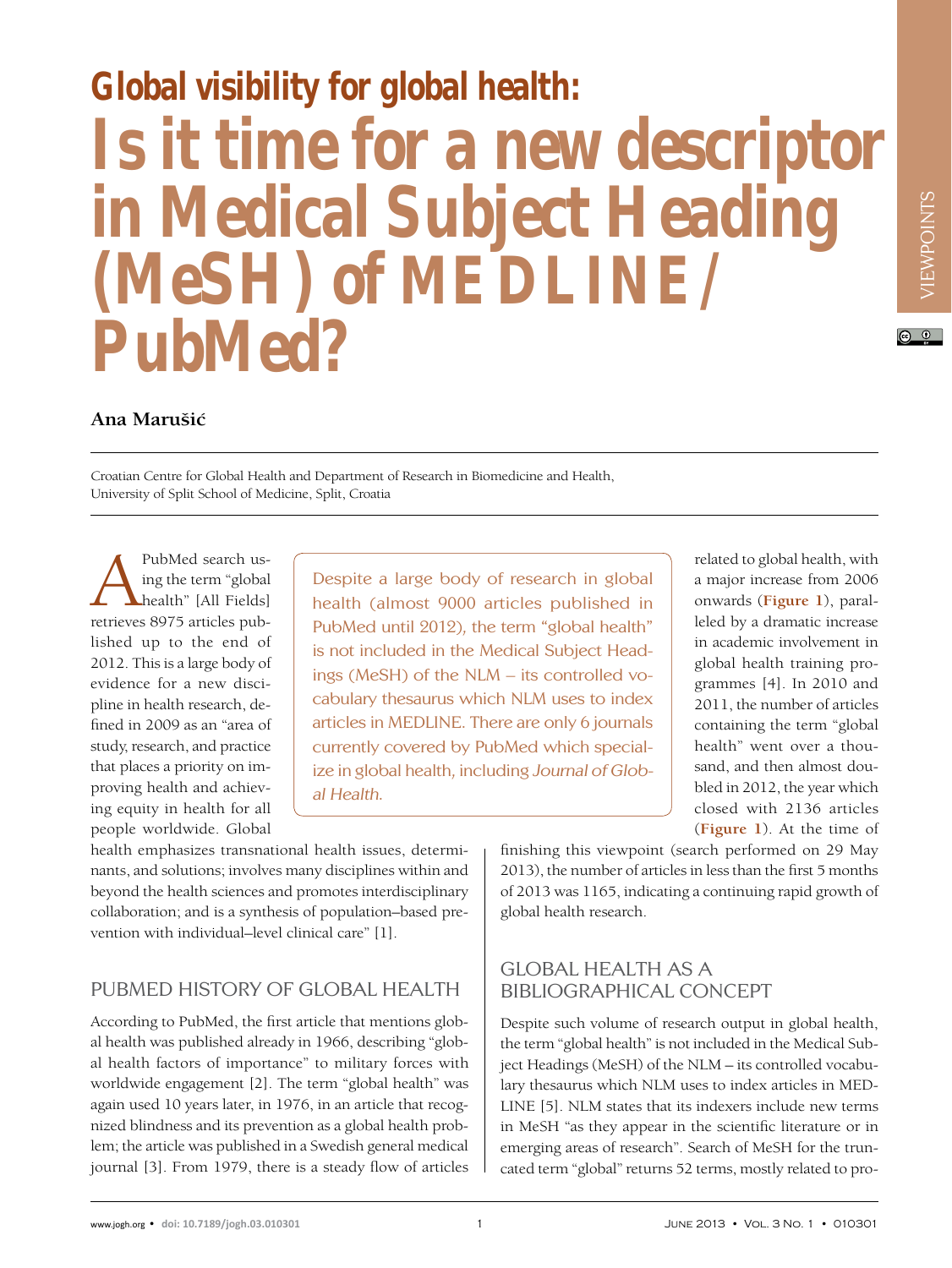



**Figure 1.** Number of articles indexed in PubMed which contained "global health" as a term anywhere in the text or bibliographical information.

tein biochemistry. Only 7 terms have some relevance to global health, such as "Global Warming" (introduced in 2010), "Disease Eradication" (introduced in 2012), "Carbon Footprint" (introduced in 2011), "World War I" and "World War II" (introduced in 2005), "Greenhouse Effect" (introduced in 1994) and "Transcultural Nursing" (introduced in 1992). It is interesting that "Global Warming" is a MeSH term although the number of articles using this term is almost 3 times smaller than that for "global health". PubMed search for "global warming" ("global warming"[All Fields]) retrieves 3054 articles until the end of 2012, with the highest annual output of 504 articles in 2012.

The only term related to global health in MeSH is "World Health", introduced in 1978 and defined as "The concept pertaining to the health status of inhabitants of the world". This term does not adequately cover the current concept of global health [1], just as the term "burden of disease" is not adequately covered by the concept "Cost of Illness" ("The personal cost of acute or chronic disease") where it maps in a MeSH search.

### Journals specialized in global **HEALTH**

In addition to the lack of conceptualization of global health in the largest collection of medical literature, there are only

I propose the inclusion of "global health" as a MeSH term in order to recognize the new research discipline in health. This will greatly assist in finding relevant evidence about global health issues and facilitate the translation of knowledge to practice at all levels of health care.

4 journals currently indexed in MEDLINE that have global health in their focus, according to the search of the Catalog of the National Library of Medicine (NLM) using the search strategy: "global health"[All Fields] AND (ncbijournals [All Fields] AND currentlyindexed[All]). These journals are *Pathogens and Global Health*, *Global Health Promotion*, *Global Health Action*, and *Globalization and Health*. The search of the NLM Catalogue for the journals indexed in PubMed Central and thus also available in PubMed [6] identifies 2 more journals: *Emerging Microbes & Infections* and *Journal of Global Health*.

### Journal of Global Health (JoGH) – present and future

Yes, one of 6 journals in PubMed dedicated to global health is *Journal of Global Health* (*JoGH*), the journal we started 2 years ago for reason described above – the need to communicate rapidly accumulating research on health issues with global impact [7]. Two years later, the data on journal visibility fully justify its launch. Particularly important was the inclusion of the journal in PubMed Central, NLM's digital journal repository [6], which also made all journal issues available in PubMed. PubMed coverage increased access to articles both via PubMedCentral and the journal site.

According to Google Analytics© breakdown of *JoGH* web– site traffic 12 months before (1 December 2011 to 30 November 2012) and 6 months after PubMed coverage (1 December 2012 to 31 May 2013), direct visits to journal's website (http://jogh.org) increased from about 10 to 17 visitors per day, with a substantial growth in the category of "new visitors" (58.7% vs 71.2% before and after PubMed coverage, respectively). Daily maximum increased from 35 to 48 visits, and daily minimum from 1 to 4 visits. PubMed



**Figure 2.** Journal's global impact: in the 18 months between December 2011 and May 2012, the website of *Journal of Global Health* was visited 6805 times, attracting visitors from 1233 cities in 128 countries (Source: Google Analytics©). The largest number of visits (n=1978) was from United Kingdom, closely followed by the USA  $(n=1669)$ .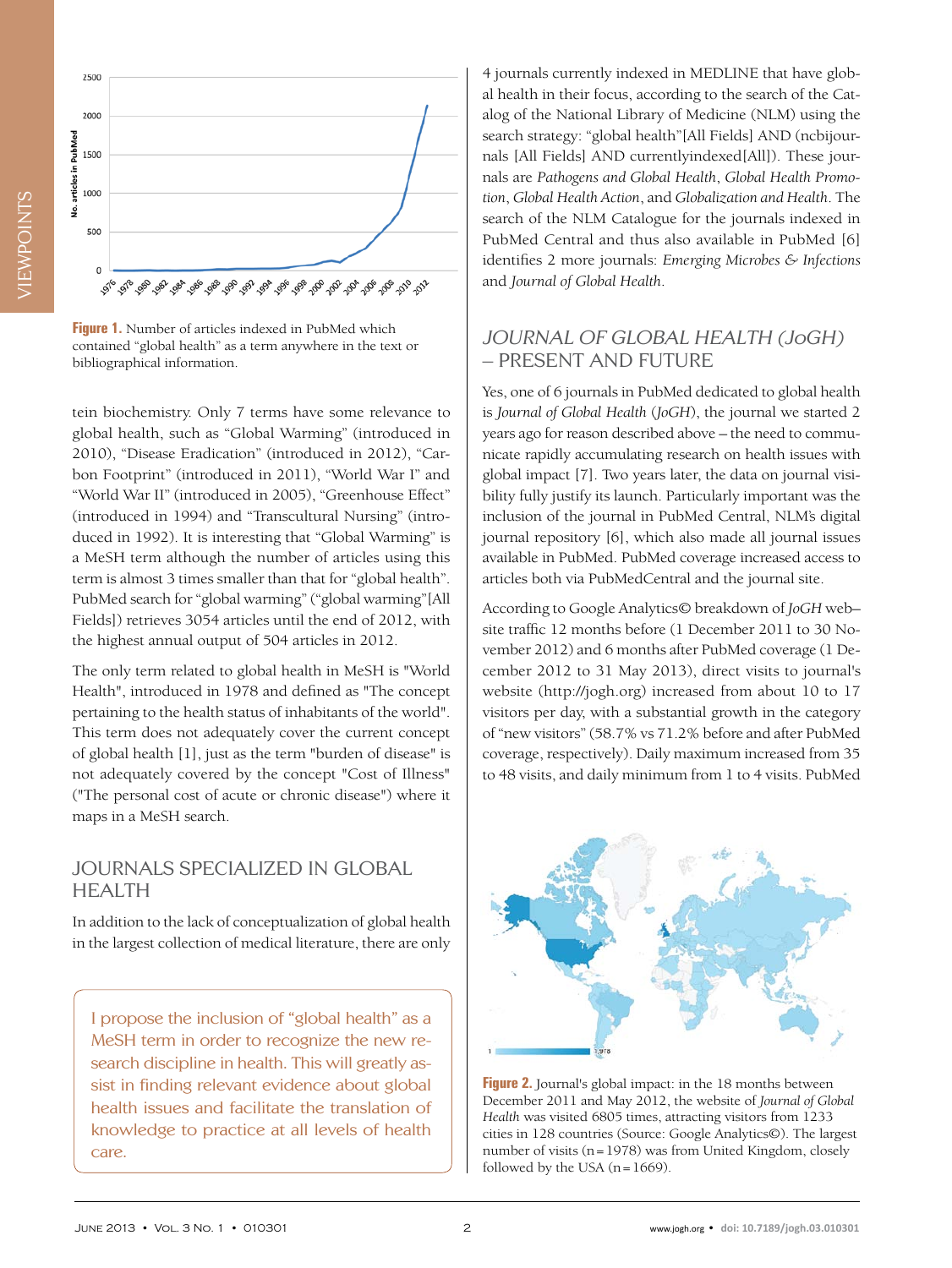coverage also facilitated a truly global access to the journal's website. In total (18 months between Dec 2011 and May 2012, the website has been visited 6805 times, attracting visitors from 1233 cities in 128 countries (Source: Google Analytics©). The largest number of visits  $(n=1978)$  was from United Kingdom, closely followed by the USA (n=1669) (**Figure 2**).

The usage through PubMed directly is even more impressive (**Figure 3**). In the month when *JoGH* became available in PubMed Central (December 2012), the total number of visits to the journal's content increased 10–fold, to more than 3500 visits per month in the first 3 months. The visits came from all over the world, and PubMed coverage increased those from developing countries. A total of 18194 requests for full–text articles were recorded through PubMed Central within the first six months (December 2012 – May 2013).



**Figure 3.** Access to the content of *Journal of Global Health* (*JoGH*), measured in number of visitors to the website (http://jogh.org) and number of visitors to journal's PubMed Central site (December 2011 – May 2013).



Photo: Courtesy of David Hipgrave, personal collection

The top 10 most accessed and downloaded articles during the first six months (December 2012 – May2013) of *JoGH*'s availability via PubMed are shown in **Table 1**. The authors of these papers come from different countries, both high– income and low– and middle–income countries, and different world regions.

The interest of *JoGH* readers is clear – they want high–quality systematic reviews and viewpoints on those issues that

|    | Rank Author         | <b>Title</b>                                                                                                                | <b>Full text</b> | PDF download | Total requests |
|----|---------------------|-----------------------------------------------------------------------------------------------------------------------------|------------------|--------------|----------------|
|    | Meem M et al.       | Biomarkers for diagnosis of neonatal infections: A systematic analysis of<br>their potential as a point-of-care diagnostics | 1068             | 677          | 1745           |
|    | Jawad I et al.      | Assessing available information on the burden of sepsis: global estimates<br>of incidence, prevalence and mortality         | 749              | 352          | 1101           |
| 3  | Buckle GC et al.    | Typhoid fever and paratyphoid fever: Systematic review to estimate glob-<br>al morbidity and mortality for 2010             | 807              | 283          | 1090           |
|    | Roberts T et al.    | Epidemiology and aetiology of maternal parasitic infections in low- and<br>middle-income countries                          | 635              | 364          | 999            |
| 5  | Bahl R et al.       | Setting research priorities to reduce global mortality from preterm birth<br>and low birth weight by 2015                   | 619              | 315          | 934            |
| 6  | Waters D et al.     | Aetiology of community-acquired neonatal sepsis in low and middle in-<br>come countries                                     | 607              | 231          | 838            |
|    | PalaniVelu P et al. | Epidemiology and aetiology of maternal bacterial and viral infections in<br>low- and middle-income countries                | 589              | 174          | 763            |
| 8  | Torti J             | Floods in Southeast Asia: A health priority                                                                                 | 654              | 61           | 715            |
| 9  | Hipgrave D          | Communicable disease control in China: From Mao to now                                                                      | 526              | 146          | 672            |
| 10 | Kolčić I            | Double burden of malnutrition: A silent driver of double burden of dis-<br>ease in low- and middle-income countries         | 429              | 111          | 540            |